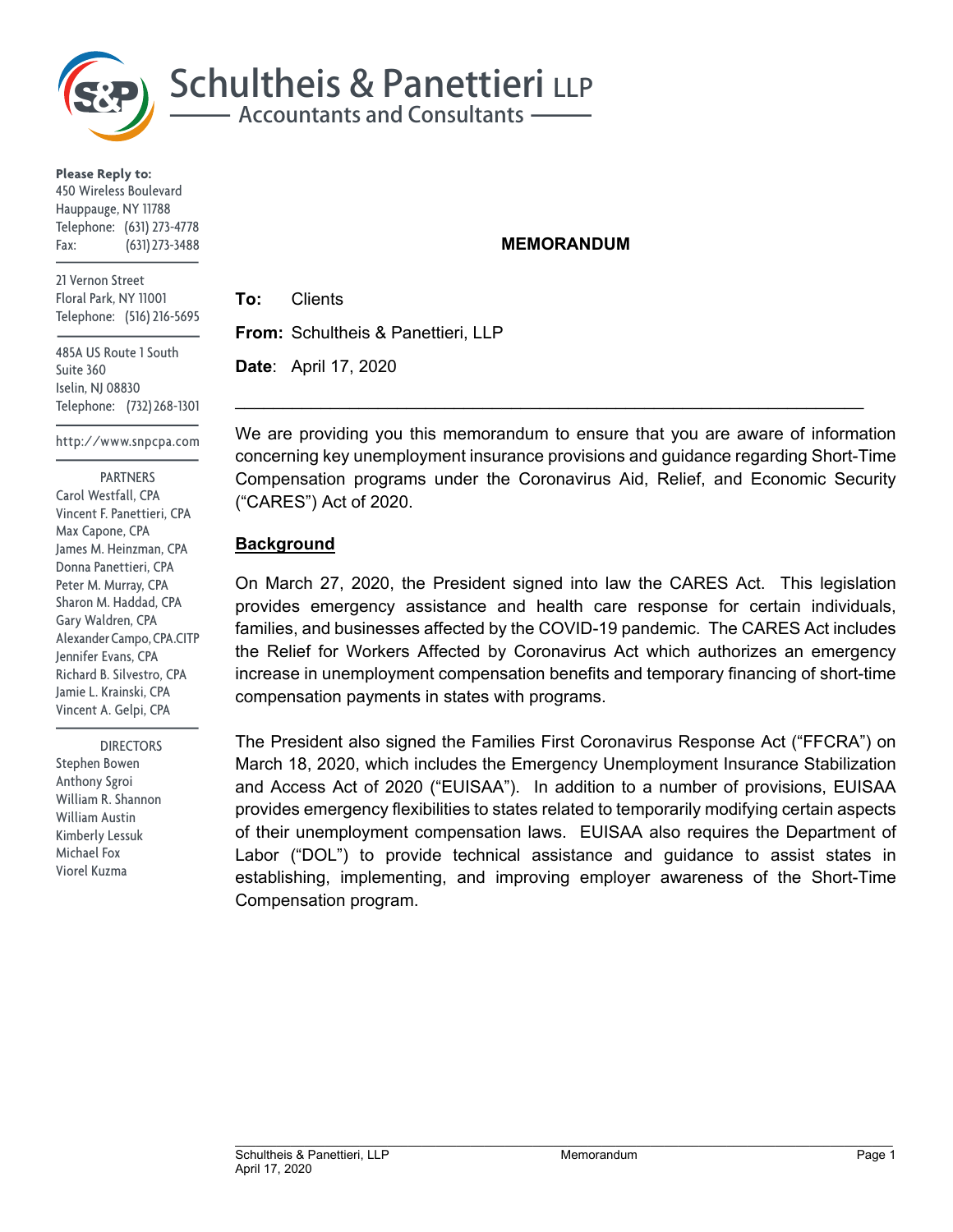# **Short-Time Compensation Programs**

Short-Time Compensation ("STC"), also known as Shared Work or Work Share, is an alternative to layoffs for employers experiencing a reduction in available work. STC preserves employees' jobs and employers' trained workforces during times of lowered economic activity. STC allows employers to reduce hours of work for employees rather than laying-off some employees while others continue to work full time. Those employees experiencing a reduction in hours are allowed to collect a percentage of their unemployment compensation benefits to replace a portion of their lost wages. STC eases the adverse effect of the reduction in business activity on workers by preventing layoffs and ensures that these workers will be available to resume prior employment levels when business demand increases.

Currently, 27 states have STC programs established in law that meet the new federal definition with 26 having operational programs (Arizona, Arkansas, California, Colorado, Connecticut, Florida, Iowa, Kansas, Maine, Maryland, Massachusetts, Michigan, Minnesota, Missouri, Nebraska, New Hampshire, New Jersey, New York, Ohio, Oregon, Pennsylvania, Rhode Island, Texas, Vermont, Washington, and Wisconsin).

In order to receive benefits under the STC program, employers must have an approved STC plan in place with the appropriate state workforce agency. The STC application process is initiated by the employer and not the employee. Therefore, in order for employees with reduced hours to potentially be eligible for STC, the employer must submit an application to the appropriate state agency and the state must approve the employer's application/plan.

# **DOL Advisory Guidance**

The DOL issued Unemployment Insurance Program Letter ("UIPL") No. 14-20 on April 2, 2020 which summarizes key unemployment insurance provisions and guidance to states regarding temporary emergency state staffing flexibility. The DOL also issued UIPL No. 15-20 on April 4, 2020 which provides states with operating, financial and reporting instructions for the Federal Pandemic Unemployment Compensation program.

In addition to a number of unemployment insurance provisions, the CARES Act authorizes an emergency increase in unemployment compensation benefits referred to as Federal Pandemic Unemployment Compensation ("FPUC"). This program provides an additional \$600 per week to individuals including those collecting under a STC program. This is available for weeks of unemployment beginning after the date on which the state enters into an agreement with the DOL and ending with weeks of unemployment ending on or before July 31, 2020. FPUC is available in the United States, the District of Columbia, Puerto Rico, and the U.S. Virgin Islands, provided the state/territory signs an agreement with the DOL.